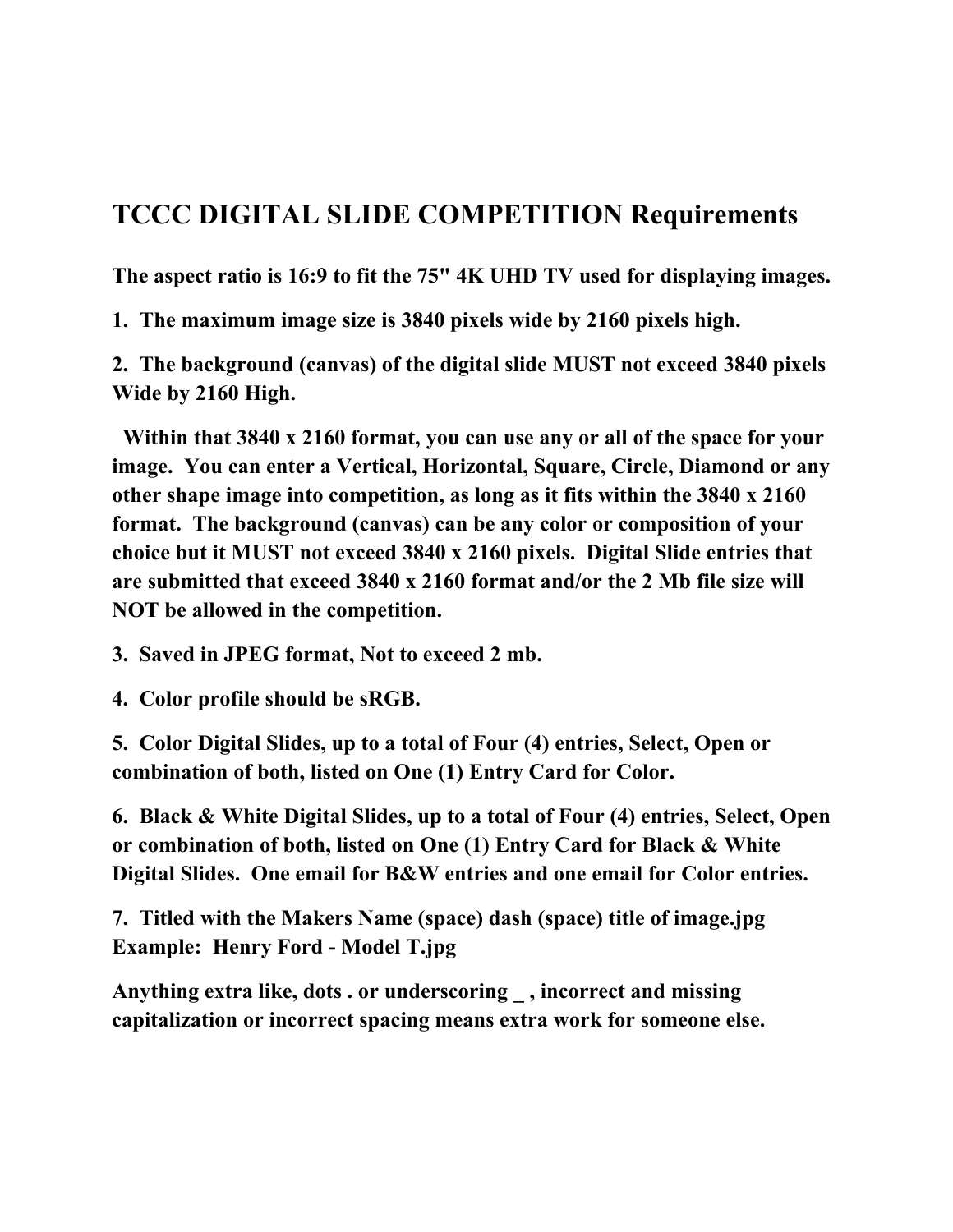**8. It is very important that your Entry Card, Entry Emails and Image Titles, contain the exact same information because we refer to them if we have questions. Please take a little extra time to verify all of the information is in the correct "Required" format.**

**The body (message part) of the entry email should look something like this when all Entries are in Select (or Open):** 

**All in Class A (or B) Select (or Open). (Color or Black & White)** 

- **1. Henry Ford Old Barn**
- **2. Henry Ford Looking Back**
- **3. Henry Ford All Tied Up**
- **4. Henry Ford Four in a Row**

**When Entries are in both Select and Open:** 

**Class A (or B) (Color or Black & White)Select** 

- **1. Henry Ford Old Barn**
- **2. Henry Ford Looking Back**
- **3. Henry Ford All Tied Up**

**Open**

**4. Henry Ford - Four in a Row**

**NOTE: Digital Entries can be submitted ahead of time. We do have a deadline, entries must be in by Midnight on the first Monday of the month, however, digital entries can be submitted weeks or even months before the competitions. Not waiting to the last day and the pressure to get something entered, can eliminate errors and since errors do occur, getting entries in early can provide an opportunity and the necessary time to get them corrected.**